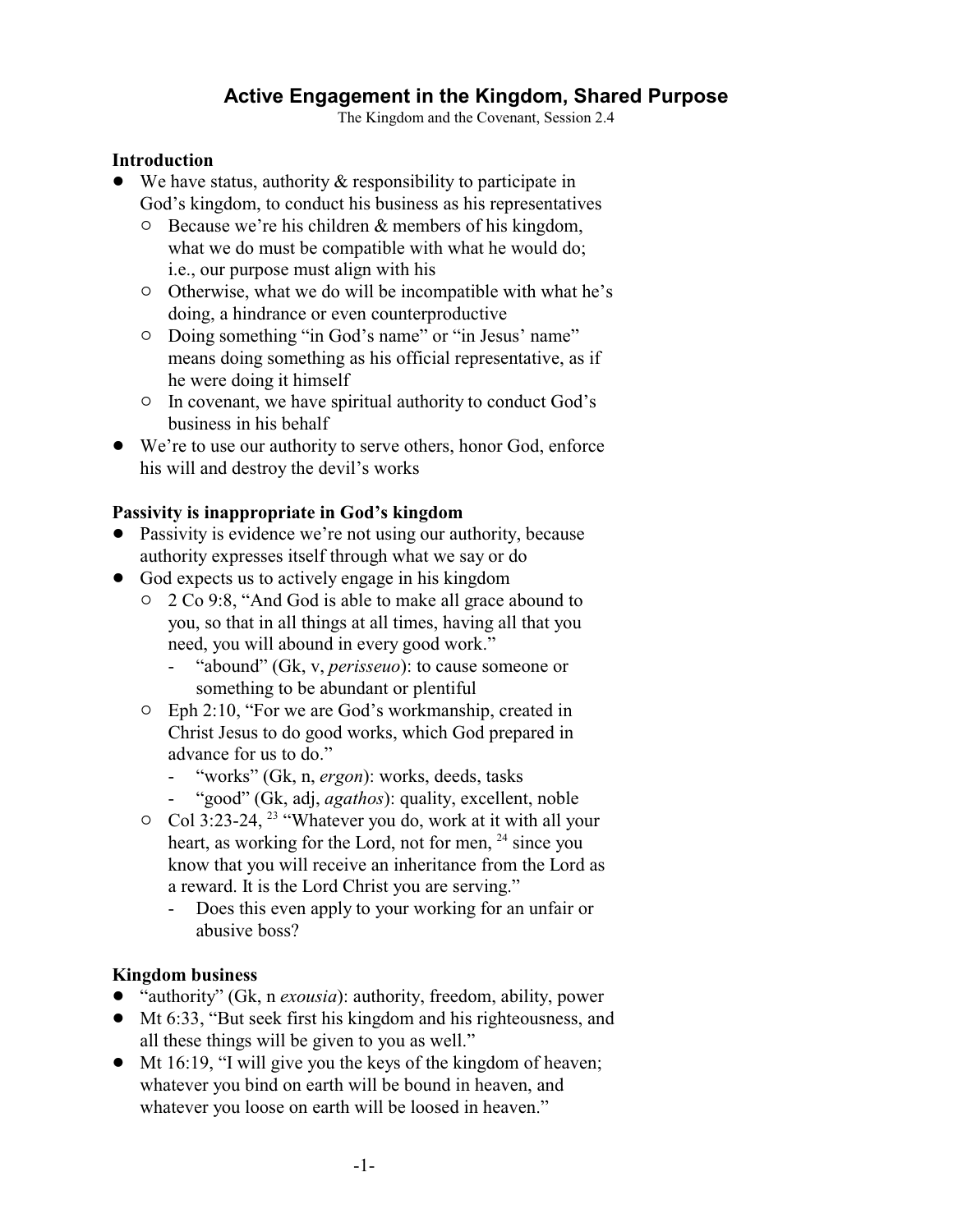- Mt 28:19-20(a), <sup>19</sup> "Therefore go and make disciples of all nations, baptizing them in the name of the Father and of the Son and of the Holy Spirit,  $20$  and teaching them to obey everything I have commanded you."
- $\circ$  What kingdom business does Jesus identify in this verse?  $\bullet$  Mk 16:15-18, <sup>15</sup> "Go into all the world and preach the good news to all creation. <sup>16</sup> Whoever believes and is baptized will be saved, but whoever does not believe will be condemned. <sup>17</sup> And these signs will accompany those who believe: In my name they will drive out demons; they will speak in new tongues; <sup>18</sup> they will pick up snakes with their hands; and when they drink deadly poison, it will not hurt them at all; they will place their hands on sick people, and they will get well."
	- $\circ$  What kingdom business does Jesus identify in this passage?
	- <sup> $\circ$ </sup> Are these only the responsibility of pastoral staff or our responsibility, too?
- Lk 10:19-20, <sup>19</sup> "I have given you authority to trample on snakes and scorpions and to overcome all the power of the enemy; nothing will harm you. <sup>20</sup> However, do not rejoice that the spirits submit to you, but rejoice that your names are written in heaven."
	- $\circ$  What kingdom business does this identify?
	- " Ro 16:20: God will crush Satan under our feet
- $2 \text{Co } 5:18-20(a)$ , <sup>18</sup> "All this is from God, who reconciled us to himself through Christ and gave us the ministry of reconciliation: <sup>19</sup> that God was reconciling the world to himself in Christ, not counting men's sins against them. And he has committed to us the message of reconciliation.  $20$  We are therefore Christ's ambassadors, as though God were making his appeal through us."
	- $\circ$  What kingdom business does Paul describe in this passage?
	- $\circ$  What does that mean?
- Mt 5:13, "You are the salt of the earth. But if the salt loses its saltiness, how can it be made salty again? It is no longer good for anything, except to be thrown out and trampled by men."
	- $\circ$  What functions does literal salt perform? What kingdom business does that imply?
- $\bullet$  Mt 5:14-16, <sup>14</sup> "You are the light of the world. A city on a hill cannot be hidden. <sup>15</sup> Neither do people light a lamp and put it under a bowl. Instead they put it on its stand, and it gives light to everyone in the house. <sup>16</sup> In the same way, let your light shine before men, that they may see your good deeds and praise your Father in heaven."
	- <sup>o</sup> "good" (Gk, adj, *kalos*): of moral excellence; desirable, fitting, advantageous, praiseworthy
	- $\circ$  Will people know God's nature if we don't demonstrate it to them by how we act & what we do?